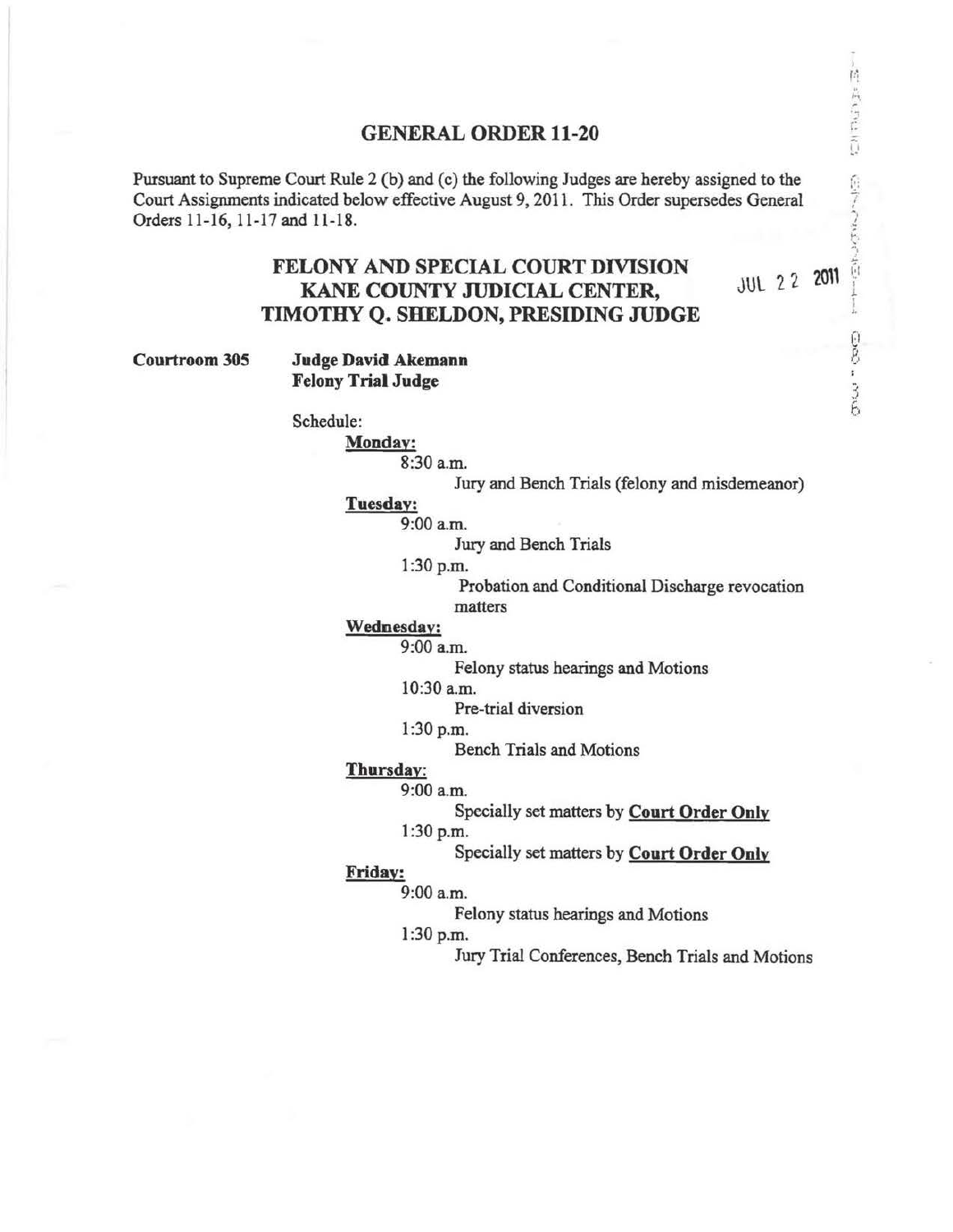Courtroom 201

#### Judge David Akemann Civil Orders of Protection Thursday:

9:00 a.m.

Matters are limited to Civil Orders of Protection Initial returns, Status, Motions and Hearings by either Court Order or thru Scheduling.

l:OOp.m.

Civil Orders of Protection Hearings and Trials. Scheduled by Court Order Only.

# CIVIL DIVISION KANE COUNTY COURTHOUSE JUDITH BRAWKA, PRESIDING JUDGE

Courtroom 430

Judge Edward C. Schreiber

Forcible Entry and Detainer Law Medium, Mechanic Liens Arbitration bench and one-day jury trials, and cases as assigned by Presiding Judge.

First and Third Week of Each Month<sup>1</sup>:

#### Monday:

9:00a.m.

One day Jury Trials in matters involving, Arbitration, Law Medium, and Small Claims.

l:OOp.m.

Trials and Special Setting s

# Tuesday:

9:00 a.m.

Mechanic Liens and AR, CH and MR cases as assigned: case management conferences, status and defaults on notice.

#### 10:30 a.m.

Mechanics Liens, Contested Motion thru Scheduling or by Court Order Only.

#### l:OOp.m.

Trials and Special Settings by Court Order Only.

<sup>&</sup>lt;sup>1</sup> The first week of the month begins on the first Monday of the month.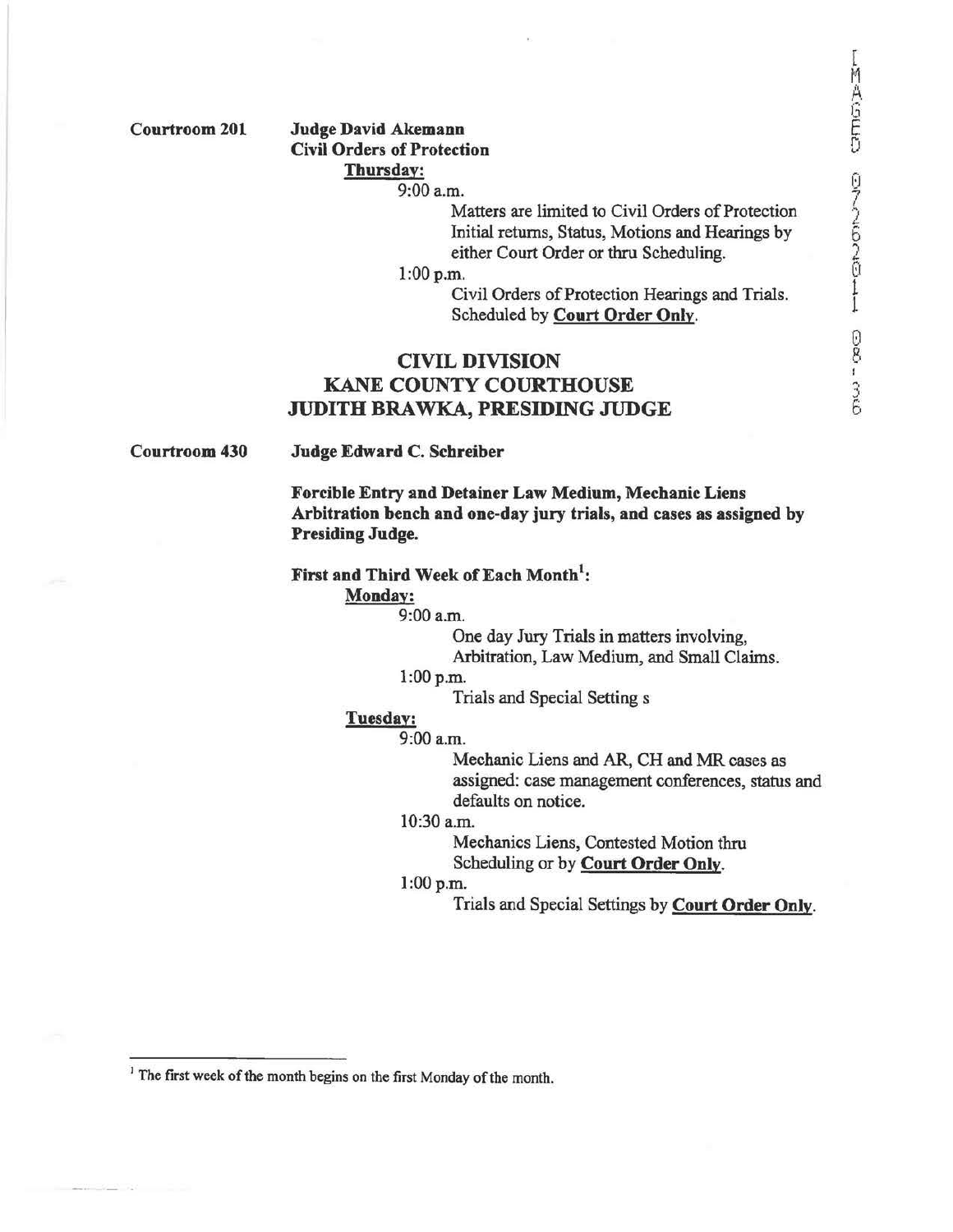#### Wednesday and Thursday:

9:00 a.m.

Forcible Entry and Detainer, Law Medium, Case Management Conferences, status returns, and defaults.

#### $10:30$  a.m.

Forcible Entry and Detainer, Law Medium, Contested Motion thru Scheduling or by Court Order Only.  $\frac{0 \text{rder Only}}{2 \text{m}}$ .

Forcible Entry and Detainer, Law Medium and Bench Trials by Court Order Only.

### Friday:

9:00 a.m.

Pro se Plaintiff Forcible Entry and Detainer, Case Management Conferences, status, returns and defaults.

#### 10:30 a.m.

Pro se Plaintiff Forcible Entry and Detainer, Contested Motion thru Scheduling or by Court Order Only.

#### l :OOp.m.

Trials and Special Settings by Court Order Only.

#### Judge Leonard Wojtecki

Special Assignment Judge A Chambers Room 420 Kane County Courthouse

#### Floater coverage, when available, may include the following:

Kane County Courthouse Courtrooms 120, 140, and 150. Kane County Judicial Center Courtrooms 101, 123, 201, 209, 211, 217, 305, 311, 313 and 319. Aurora Branch Court, Elgin Branch Court, Kane County Branch Court, Cazpentersville Branch Court, Juvenile Court room at the Kane County Juvenile Justice Center.

Kendall County and DeKalb Counties upon special assignment by the Chief Judge.